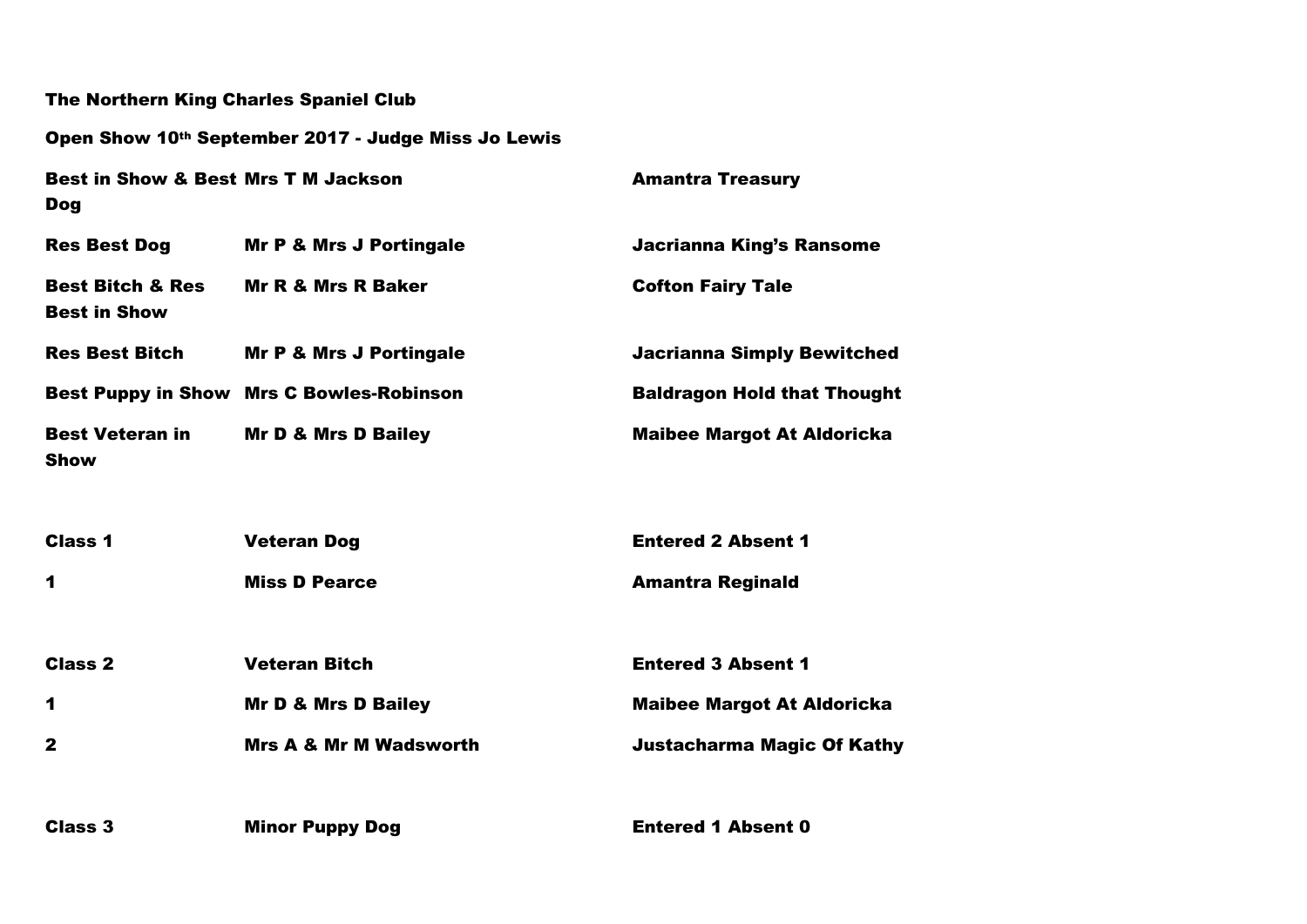| 1              | <b>Miss V Harvey</b>               | <b>Rivermoor Alberto</b>                    |
|----------------|------------------------------------|---------------------------------------------|
| <b>Class 4</b> | <b>Puppy Dog</b>                   | <b>Entered 3 Absent 3</b>                   |
| <b>Class 5</b> | <b>Junior Dog</b>                  | <b>Entered 3 Absent 1</b>                   |
| 1              | <b>Mr I &amp; Mrs P Sidgwick</b>   | <b>Paulian Where's Wally</b>                |
| $\mathbf{2}$   | <b>Miss D Pearce</b>               | <b>Downsbank Troubadour Over Ozzymoon</b>   |
|                |                                    |                                             |
| <b>Class 6</b> | <b>Yearling Dog</b>                | <b>Entered 5 Absent 0</b>                   |
| 1              | <b>Mr P &amp; Mrs J Portingale</b> | <b>Jacrianna King's Ransome</b>             |
| $\mathbf{2}$   | <b>Mr I &amp; Mrs P Sidgwick</b>   | <b>Paulian Where's Wally</b>                |
| 3              | <b>Miss M Mallows</b>              | X-Jewel Od Svou Orechu Binglui (Imp Cze)    |
| 4              | Mr S & Mrs G smith                 | Justacharma One So Magic                    |
| 5              | <b>Mr R &amp; Mrs E Rushton</b>    | <b>Justacharma He Is So Magic At Tiflin</b> |
|                |                                    |                                             |
| <b>Class 7</b> | <b>Novice Dog</b>                  | <b>Entered 8 Absent 5</b>                   |
| 1              | <b>Mrs T Jackson</b>               | <b>Amantra Regal Salute</b>                 |
| $\mathbf{2}$   | <b>Miss M Mallows</b>              | <b>Mitapip Luther Binglui</b>               |
| 3              | <b>Mrs A &amp; Mr M Wadsworth</b>  | <b>Downsbank Blow The Blues</b>             |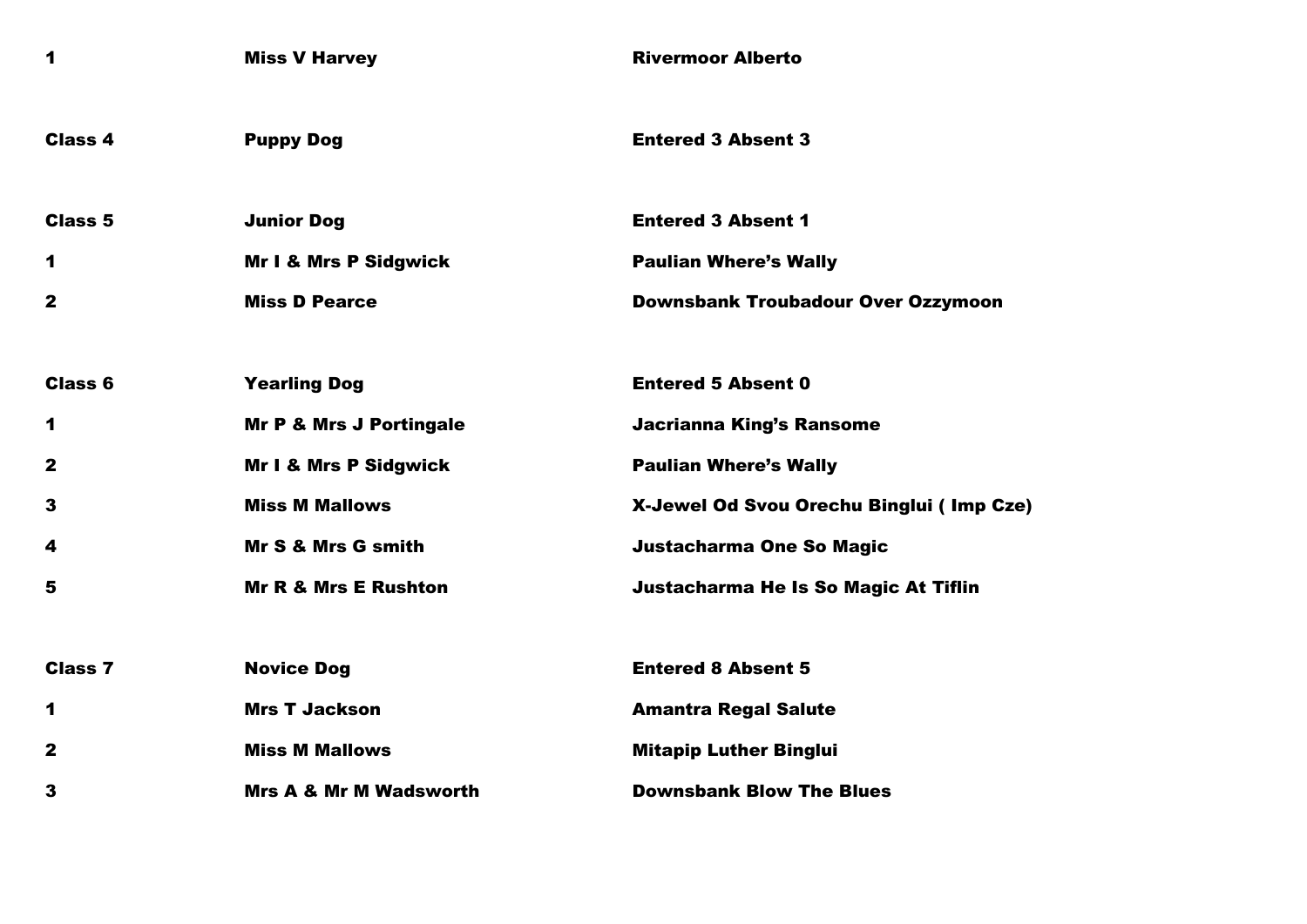| <b>Class 8</b>  | <b>Graduate Dog</b>               | <b>Entered 4 Absent 1</b>                |
|-----------------|-----------------------------------|------------------------------------------|
| $\mathbf 1$     | <b>Mr I &amp; Mrs P Sidgwick</b>  | <b>Paulian Where's Wally</b>             |
| $\mathbf{2}$    | <b>Mr A &amp; Mrs S Toner</b>     | <b>Headra's Insperation At Halbinsel</b> |
| 3               | <b>Mr P &amp; Mrs S Boyer</b>     | <b>Pomelo Never Ending Storey</b>        |
|                 |                                   |                                          |
| <b>Class 9</b>  | <b>Post Graduate Dog</b>          | <b>Entered 4 Absent 2</b>                |
| 1               | <b>Mrs J Coupland</b>             | <b>Tucherish Guilty Verdict</b>          |
| $\mathbf{2}$    | Mr S & Mrs G Smith                | <b>Justacharma Magic Is Here</b>         |
|                 |                                   |                                          |
| Class 10        | <b>Limit Dog</b>                  | <b>Entered 6 Absent 2</b>                |
| 1               | <b>Mrs R Mochrie</b>              | <b>Downsbank Kismet</b>                  |
| $\mathbf 2$     | <b>Mr J Goodwin</b>               | <b>Diggle Dandelion JW</b>               |
| 3               | <b>Miss C Melville</b>            | <b>Amantra Tiberius</b>                  |
| 4               | <b>Miss S Maddison</b>            | <b>Penemma Raphael</b>                   |
|                 |                                   |                                          |
| <b>Class 11</b> | <b>Open Dog</b>                   | <b>Entered 3 Absent 0</b>                |
| 1               | <b>Mrs T Jackson</b>              | <b>Amantra Treasury</b>                  |
| $\mathbf{2}$    | <b>Miss S Maddison</b>            | <b>Celxo Charles Dickens SHCM</b>        |
| 3               | <b>Mrs A &amp; Mr M Wadsworth</b> | <b>Downsbank Blow The Blues</b>          |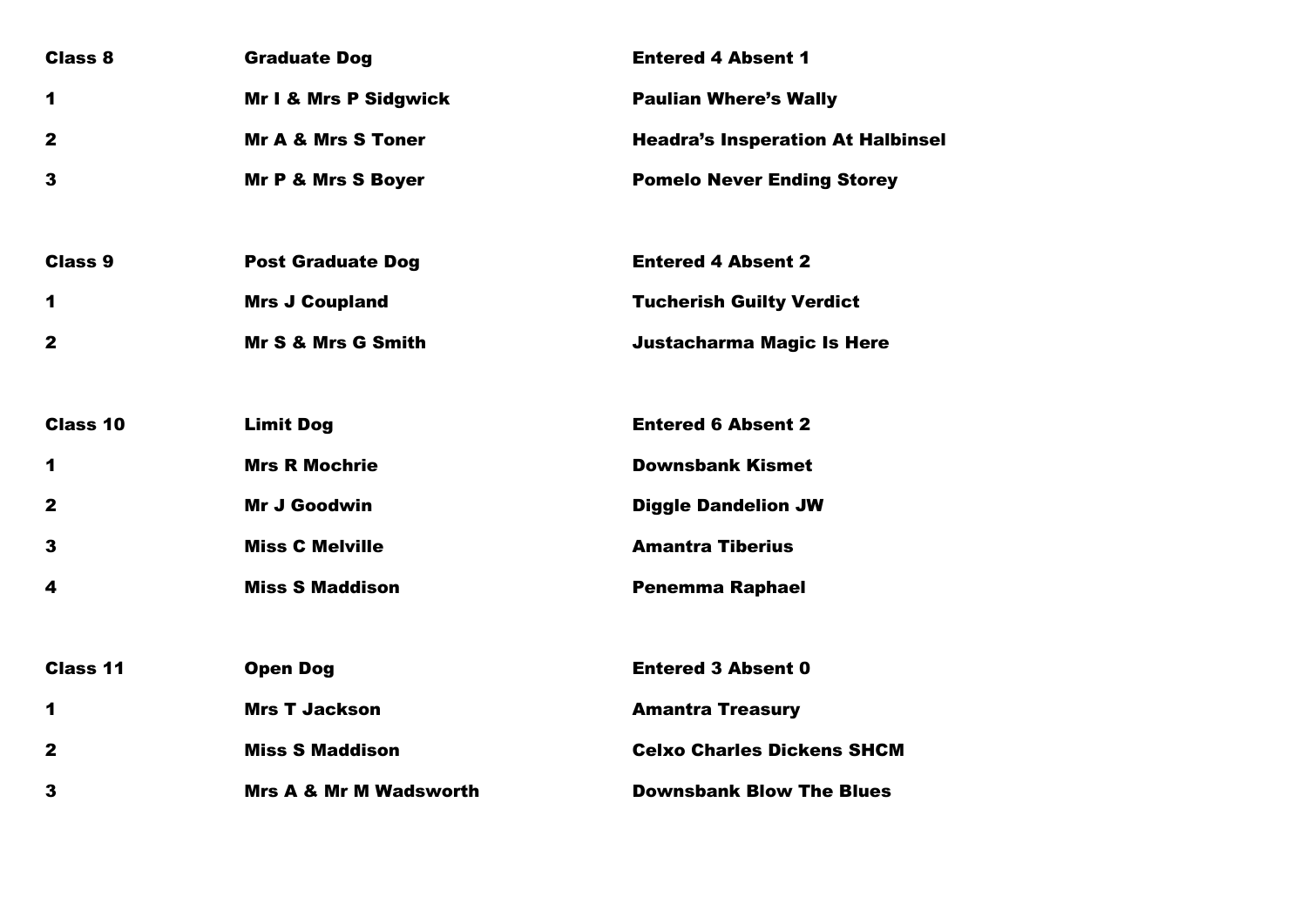| <b>Class 12</b>         | Special Open Black & Tan / Ruby Dog | <b>Entered 7 Absent 3</b>                    |
|-------------------------|-------------------------------------|----------------------------------------------|
| $\mathbf 1$             | <b>Mr S &amp; Mrs G Smith</b>       | <b>Alambra Here Is Magic For Justacharma</b> |
| $\mathbf{2}$            | <b>Mr R &amp; Mrs E Rushton</b>     | <b>Amantra Mr Brownlow</b>                   |
| $\mathbf{3}$            | <b>Mr D &amp; Mrs D Bailey</b>      | <b>Aldoricka Smokey Robinson</b>             |
| $\overline{\mathbf{4}}$ | <b>Miss S Maddison</b>              | <b>Mitapip Midnight Marauder</b>             |
|                         |                                     |                                              |

| <b>Class 13</b>      | Soecial Open Blenheim / Tricolour Dog | <b>Entered 5 Absent 2</b>              |
|----------------------|---------------------------------------|----------------------------------------|
| $\blacktriangleleft$ | Mrs T Jackson                         | <b>Italian CH Amantra Regal Prince</b> |
| $\mathbf{2}$         | Mr D & Mrs D Bailey                   | <b>Aldoricka The Maverick</b>          |

| <b>Best Dog</b>       | <b>Mrs T Jackson</b>               | <b>Amantra Treasury</b>  |
|-----------------------|------------------------------------|--------------------------|
| <b>Res Best Dog</b>   | <b>Mr P &amp; Mrs J Portingale</b> | Jacrianna King's Ransome |
| <b>Best Dog Puppy</b> | <b>Miss V Harvey</b>               | <b>Rivermoor Alberto</b> |

| Class 14 | <b>Minor Puppy Bitch</b> | <b>Entered 4 Absent 1</b> |
|----------|--------------------------|---------------------------|
|          | Mr R & Mrs R Baker       | <b>Cofton Dusty Blue</b>  |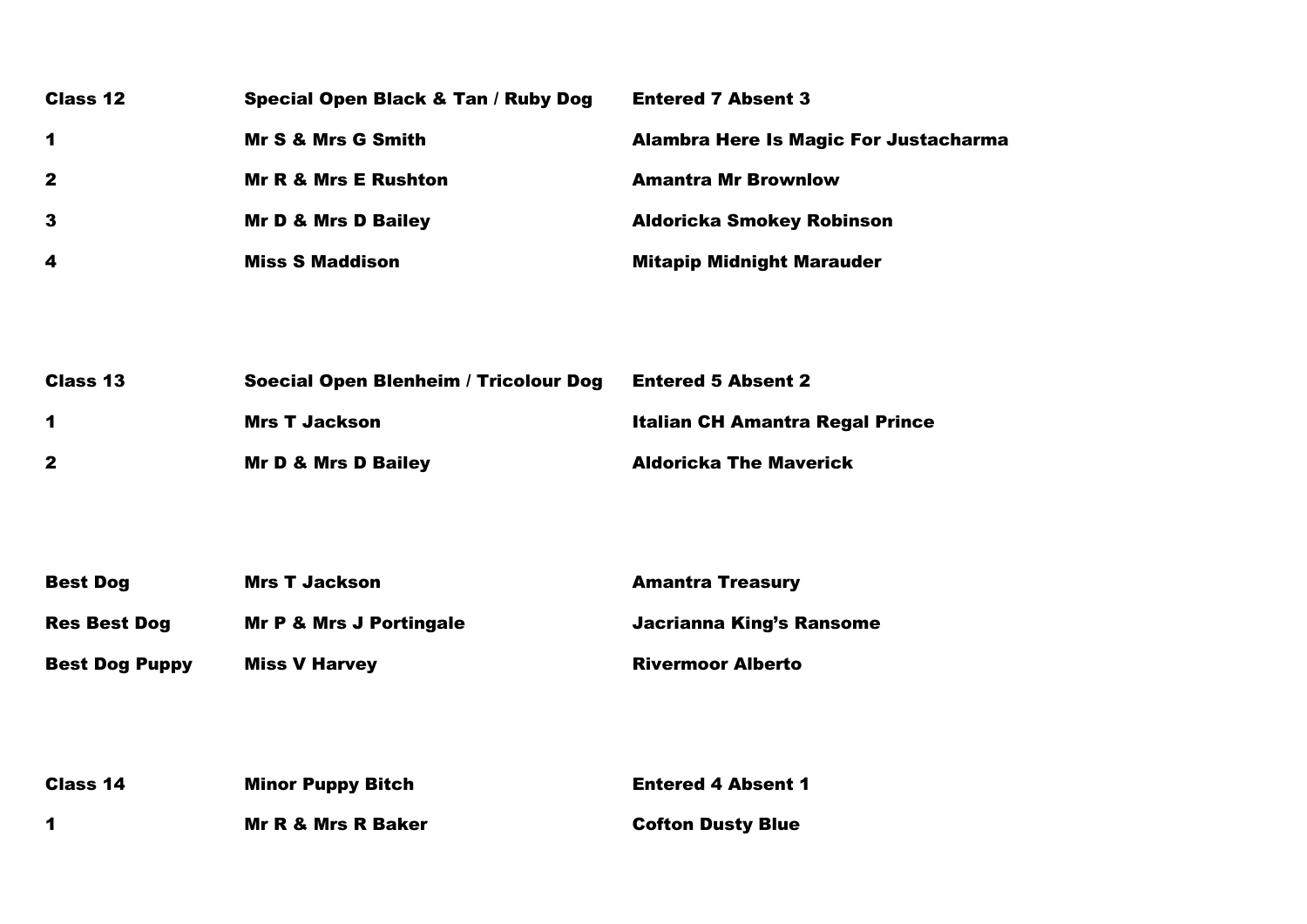| $\mathbf{2}$    | <b>Mrs J Coupland</b>                     | <b>Mitapip Renaissance By Tucherish</b> |
|-----------------|-------------------------------------------|-----------------------------------------|
| 3               | <b>Mrs P Clarke</b>                       | <b>Mitapip Sweet Rosey For Polomic</b>  |
|                 |                                           |                                         |
| Class 15        | <b>Puppy Bitch</b>                        | <b>Entered 3 Absent 2</b>               |
| 1               | <b>Mrs C Bowles-Robinson</b>              | <b>Baldragon Hold That Thought</b>      |
|                 |                                           |                                         |
|                 |                                           |                                         |
| Class 16        | <b>Junior Bitch</b>                       | <b>Entered 4 Absent 0</b>               |
| 1               | <b>Mrs C Champion &amp; Miss V Harvey</b> | <b>Lankcombe Clara-Bow</b>              |
| 2               | <b>Mrs R Mochrie</b>                      | <b>Downsbank Vesper</b>                 |
| 3               | <b>Mrs C Bowles-Robinson</b>              | <b>Baldragon Hold That Thought</b>      |
| 4               | <b>Mrs T Potter</b>                       | <b>Toyswood Counting Stars</b>          |
|                 |                                           |                                         |
|                 |                                           |                                         |
| <b>Class 17</b> | <b>Yearling Bitch</b>                     | <b>Entered 9 Absent 1</b>               |
| 1               | <b>Mr P &amp; Mrs J Portingale</b>        | <b>Jacrianna Simply Bewitched</b>       |
| $\mathbf{2}$    | <b>Mrs C Champion &amp; Miss V Harvey</b> | <b>Lankcombe Clare-Bow</b>              |
| 3               | <b>Mrs T Jackson</b>                      | <b>Amanta Truffle</b>                   |
| 4               | <b>Mrs C Bowles-Robinson</b>              | <b>Baldragon Hold That Thought</b>      |
| 5               | <b>Mr R &amp; Mrs R Baker</b>             | <b>Cofton Snow White</b>                |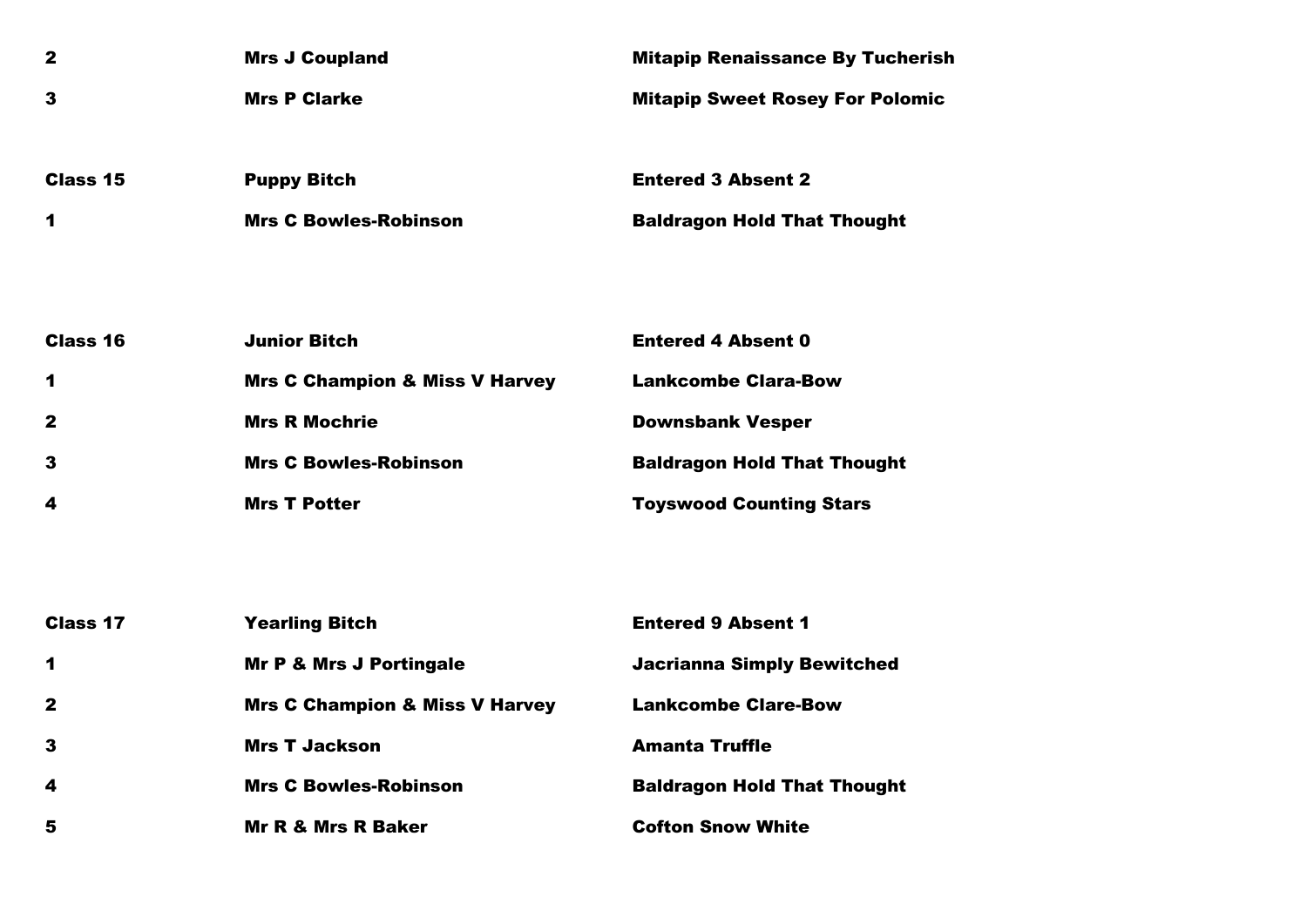| Class 18             | <b>Novice Bitch</b>                       | <b>Entered 5 Absent 1</b>          |
|----------------------|-------------------------------------------|------------------------------------|
| $\blacktriangleleft$ | <b>Mrs C Champion &amp; Miss V Harvey</b> | <b>Lankcombe Clare-Bow</b>         |
| $\mathbf{2}$         | <b>Mrs J Coupland</b>                     | <b>Tucherish Adieu Tristesse</b>   |
| $\mathbf{3}$         | <b>Mrs C Bowles-Robinson</b>              | <b>Baldragon Hold That Thought</b> |
| 4                    | <b>Mr R &amp; Mrs R Baker</b>             | <b>Cofton Snow White</b>           |

| <b>Class 19</b>      | <b>Graduate Bitch</b>            | <b>Entered 5 Absent 2</b>                |
|----------------------|----------------------------------|------------------------------------------|
| $\blacktriangleleft$ | <b>Mr I &amp; Mrs P Sidgwick</b> | <b>Tameline Prom Miss</b>                |
| $\mathbf{2}$         | <b>Mr R &amp; Mrs E Rushton</b>  | <b>Justacharma Magic Made For Tiflin</b> |
| $\mathbf{3}$         | <b>Mr P &amp; Mrs S Boyer</b>    | <b>Downsbank Tipsy On Fizz</b>           |

| <b>Class 20</b>      | <b>Post Graduate Bitch</b> | <b>Entered 8 Absent 1</b>                                |
|----------------------|----------------------------|----------------------------------------------------------|
| $\blacktriangleleft$ | Mr R & Mrs R Baker         | <b>Cofton Fairy Tale</b>                                 |
| $\mathbf{2}$         | <b>Mrs R Mochrie</b>       | <b>Downsbank Tiger Lilly</b>                             |
| $\mathbf{3}$         | <b>Mrs J Coupland</b>      | <b>Winie Od Dveu OrechuAnd Tucherish (Cze</b><br>Import) |
| $\boldsymbol{4}$     | <b>Mrs S Lindley</b>       | <b>Justacharma Magic Is For You At Meglind</b>           |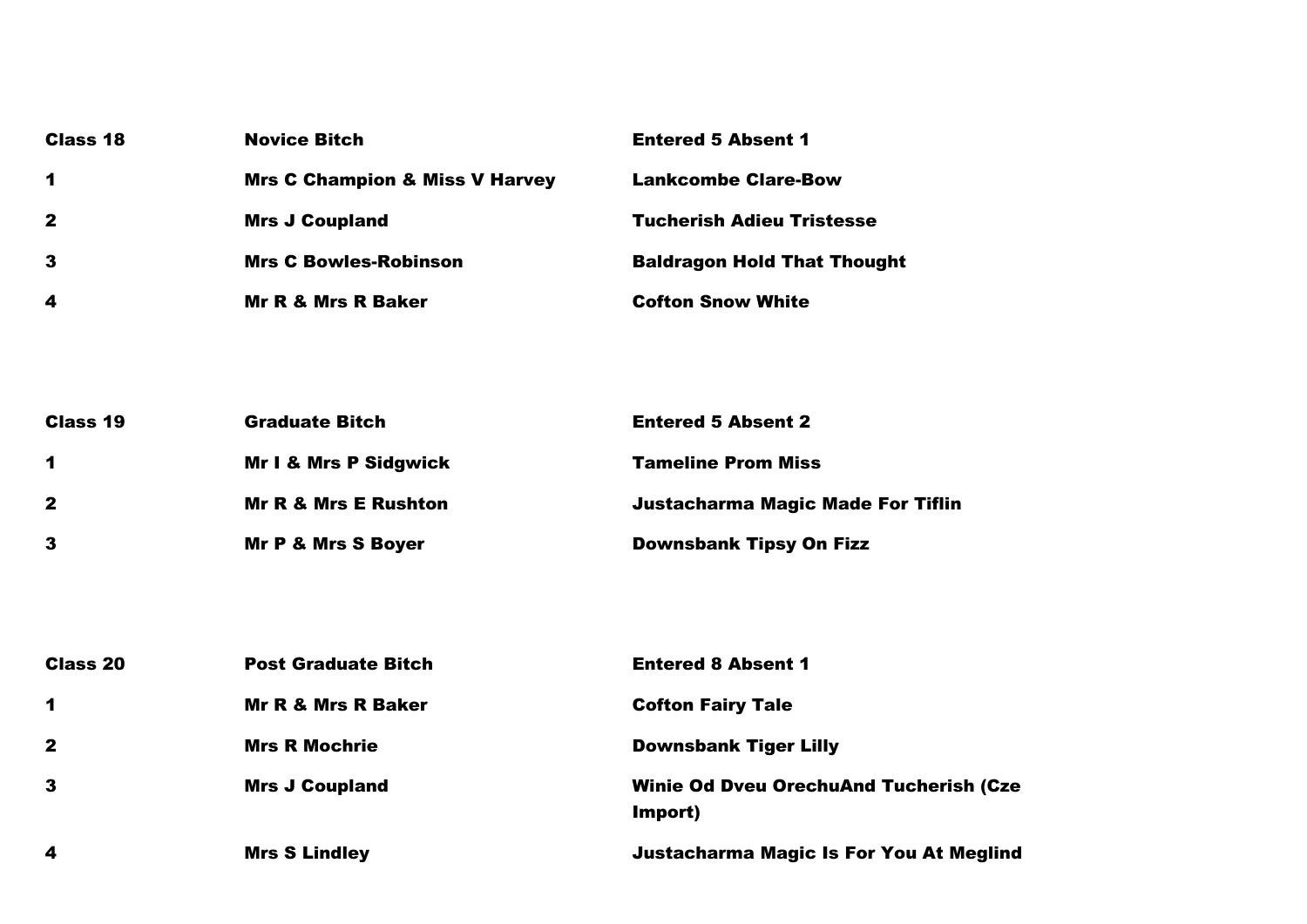| 5                       | <b>Mrs C Cross</b>                                         | <b>Headra's Pennywise At Alambra</b>   |
|-------------------------|------------------------------------------------------------|----------------------------------------|
| <b>Class 21</b>         | <b>Limit Bitch</b>                                         | <b>Entered 6 Absent 4</b>              |
| 1                       | <b>Miss V Harvey</b>                                       | <b>Rivermoor Lady Martha</b>           |
| $\mathbf{2}$            | <b>Mrs C Cross</b>                                         | <b>Headra's Delphine At Alambra</b>    |
|                         |                                                            |                                        |
| <b>Class 22</b>         | <b>Open Bitch</b>                                          | <b>Entered 1 Absent 0</b>              |
| 1                       | <b>Mr D &amp; Mrs D Bailey</b>                             | <b>Aldoricka Savannah At Peakdowns</b> |
|                         |                                                            |                                        |
| Class 23                | <b>Special Open Black &amp; Tan / Ruby Bitch</b>           | <b>Entered 1 Absent 1</b>              |
|                         |                                                            |                                        |
| <b>Class 24</b>         | Special Open Blenheim / Tricolour Bitch Entered 2 Absent 0 |                                        |
| 1                       | <b>Mr P &amp; Mrs S Boyer</b>                              | <b>Headras Miss Moneypenny</b>         |
| $\mathbf{2}$            | <b>Mrs T Potter</b>                                        | <b>Toyswood Counting Stars</b>         |
|                         |                                                            |                                        |
|                         |                                                            |                                        |
| <b>Best Bitch</b>       | <b>Mr R &amp; Mrs R Potter</b>                             | <b>Cofton Fairy Tale</b>               |
| <b>Res Best Bitch</b>   | <b>Mr P &amp; Mrs J Portingale</b>                         | <b>Jacrianna Simply Bewitched</b>      |
| <b>Best Bitch Puppy</b> | <b>Mrs C Bowles- Robinson</b>                              | <b>Baldragon Hold That Thought</b>     |